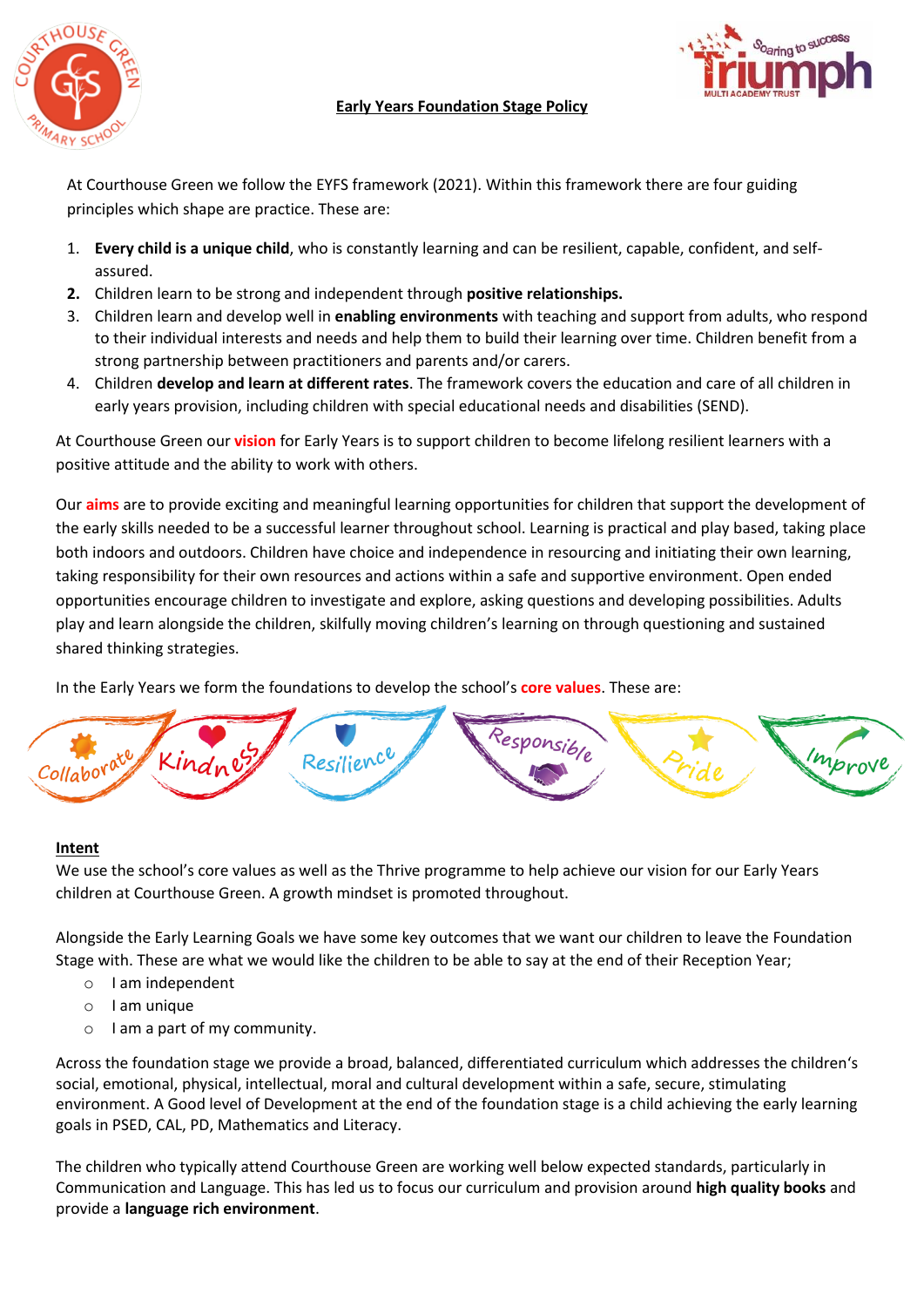#### **The Curriculum**

Our curriculum encompasses seven areas of learning and development. All areas of learning and development are important and inter-connected.

Three areas are particularly important for building a foundation for igniting children's curiosity and enthusiasm for learning, forming relationships, and thriving.

These are called the prime areas:

- Communication and language
- Physical development
- Personal, social, and emotional development.

Four areas help children to strengthen and apply the prime areas.

These are called the specific areas:

- **Literacy**
- **Mathematics**
- Understanding the world
- Expressive arts and design

Throughout their time in the Reception Year our children partake in an ambitious curriculum which is designed in a sequential way to ensure progress towards the end of reception goals. These goals are defined as Early Learning Goals (ELGs).

As previously outlined our curriculum incorporates learning through play, learning by adults modelling, by observing each other and through guided learning and direct teaching. It is also important to highlight that our plans are flexible to allow us to respond quickly to children's new interests and/or needs.

Weaving throughout the EYFS curriculum at Courthouse Green are three **Characteristics of Effective Learning.**

- **Playing and exploring** children investigate and experience things, and 'have a go'
- **Active learning** children concentrate and keep on trying if they encounter difficulties, and enjoy achievements
- **Creating and thinking critically** children have and develop their own ideas, make links between ideas, and develop strategies for doing things

These elements underpin how we reflect on each child's development and adjust our practice accordingly. Supporting children in their individual learning behaviour and observing the context of children's play is essential.

#### **Implementation**

The curriculum is planned around exciting books and themes to capture children's interests whilst developing key skills. Progression in knowledge, skills and learning behaviours is mapped out which will enable the children to achieve the key outcomes and the Early Learning goals. This is found in the **Progression document for Early Years**. We aim for the highest quality of teaching and learning and achieve this through CPD and continuous monitoring. A balanced cycle of observations, assessments and planning leads us to provide high quality provision in Early Years; where we ensure the needs of the children are met and promote parental engagement to support learning.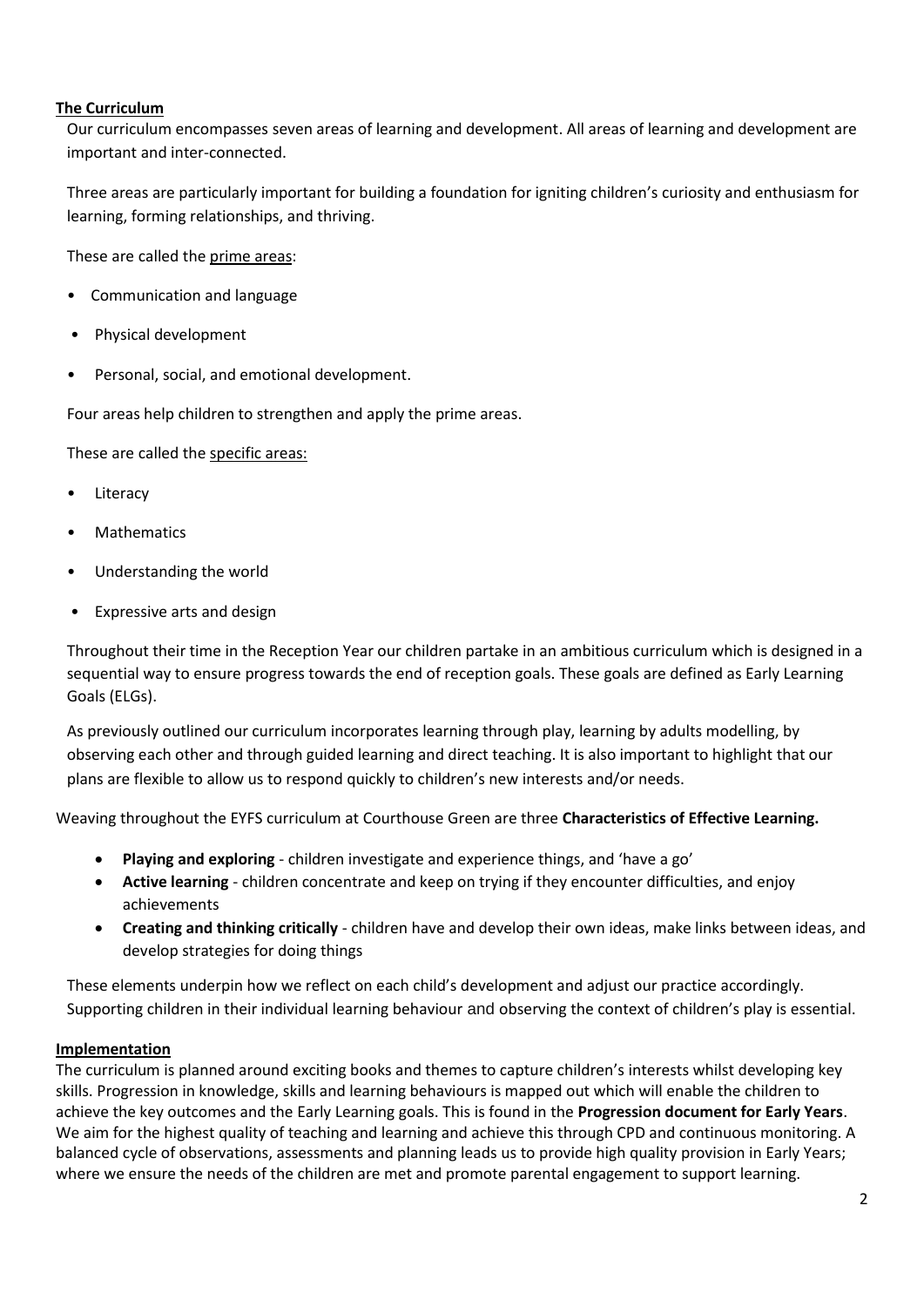## **Impact**

Leaders consider the outcomes children achieve as a result of the curriculum they have designed and implemented. When we are evaluating the impact of the curriculum we have provided the focus will be primarily on what children have learnt and the progress made.

A focussed systematic approach of observations, monitoring, data analysis and Pupil Progress Meetings take place to ensure effective impact of teaching and learning.

#### **Observation, Assessment and planning in the Foundation Stage**

## **Observation**

Children are observed as they play and learn in the Foundation Stage. The following forms of observation are carried out:

On entry to Nursery and Conkers an initial observation sheet is completed for all children by October half term. This includes information from the home visit, how children have settled in, the relationships they are forming, levels of language and communication and what their main interests are. This enables staff to plan for the following half term based on children's needs and interests.

In Nursery and Conkers each week key children are identified to be a focus for the week; each child will be a focus over a half term. During this week the key worker carries out **focussed observations** of the children. The key worker writes a summary of what the observations are showing about the child's learning and next steps and shares these with the team.

On entry to Reception children complete a range of learning tasks to enable teachers to complete baseline assessments across all areas of the curriculum. Teachers use observations alongside these learning tasks to make secure judgements against the development matters.

**WOW moments** are photographs accompanied by short observations made at any time by any member of staff when they observe something significant in a child's learning or development. These are recorded on Ipads using the Seesaw app. Anybody working with the children should be encouraged to make observations of the children's learning, students, parents, child minders, these can be written or verbally passed on to the child's key worker. Key workers monitor the range and number of observations each child has and to ensure children make progress across all areas of the curriculum.

Each week, staff carry out a **summary of learning and progress** for the focus children. This includes :

- Monitoring the learning journals; looking at the range of evidence across the curriculum (evidenced on monitoring sheet) and checking the progress the journal shows.
- Analysing the significant observations
- By looking at this wide range of evidence staff will verbally share a **summary of characteristics of effective learning; a summary of new learning and progress and identify the next steps in a child's learning** to feed into the following weeks planning.

All observations are used to:

• Carry out ongoing assessments of the children to ensure they making progress in their learning.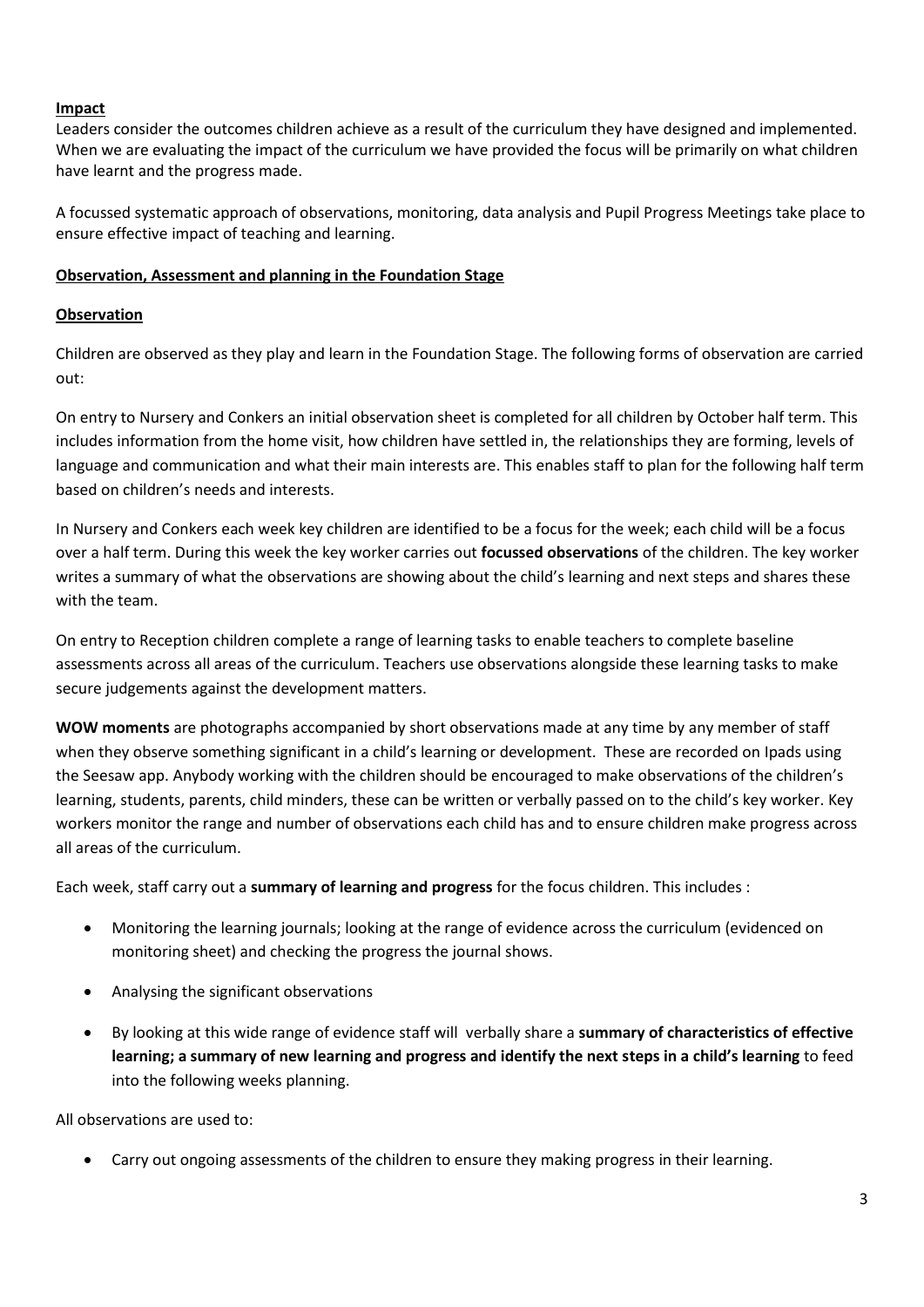- Inform future planning so it meets the children's needs, interests and next steps.
- Complete a termly summary of children's achievements against the development matters record sheets to identify the development bands the children are working in.
- Complete the foundation stage profile in reception.

# **Assessment**

The children's learning journals are an ongoing form of assessment. A child's key worker is responsible for the updating of the learning journals. The photo observation are kept on the Seesaw app whilst any pictures, writing or other significant pieces of work are filed in the child's journal. Parents and carers are encouraged to upload any photographs or work from home or other settings. Children, staff and parents can access the learning journals at any time.

# **Key features of learning journals are**:

- Journals reflect the unique child by celebrating their achievements and showing their interests.
- All observations are learning focused and clearly comment on the skills the children are developing, the use of a development matters sticker is used.
- All work is dated
- The level of support given is identified by marking work with T/LSA (supported) and the level of support (1, 2 or 3) or I (independent)
- All pieces included will demonstrate the progress a child is making across the curriculum.
- All work is annotated to either explain the significance of the piece or to add the children's words and comments.
- Teachers/ keyworkers will regularly add sticky labels to observations or pieces of work that mark significant achievements in a child's learning journey.
- In Reception all writing has a visual success criteria that teachers mark using green and pink.
- In Reception, children respond to feedback and marking by practising the skill 3 times.
- **Key features of floor books are**: showing how language is developed through exciting experiences, celebrates the diversity of all children, captures language samples and provides an emotional hook for children to retrieval past knowledge.

During the focus week Key workers spend time looking through the journal and the class floor book with the child and are encouraged to make reflections on their learning. Parents are encouraged to add home learning or comment on photographs from school.

Each term staff use the observations and knowledge of their children to summarise children's achievements and record them on Tiny tracker. Staff are asked to use the **key milestones** children are expected to have achieved by a certain point in the year and then make a judgment as to whether a child is working on track (expected) or not on track (below or well below) age related expectations in each area of learning. These milestones have been identified and an **assessment grid** produced to ensure consistency across Early Years. A moderation session each term in school and across the network ensures consistent judgements across the setting and network.

Staff complete detailed **data analysis** to look at the trends of the cohort and different groups to ensure future planning meets the needs of all groups. Termly data is shared across the whole team so that all staff are aware of the levels of development the children are working at to target support appropriately.